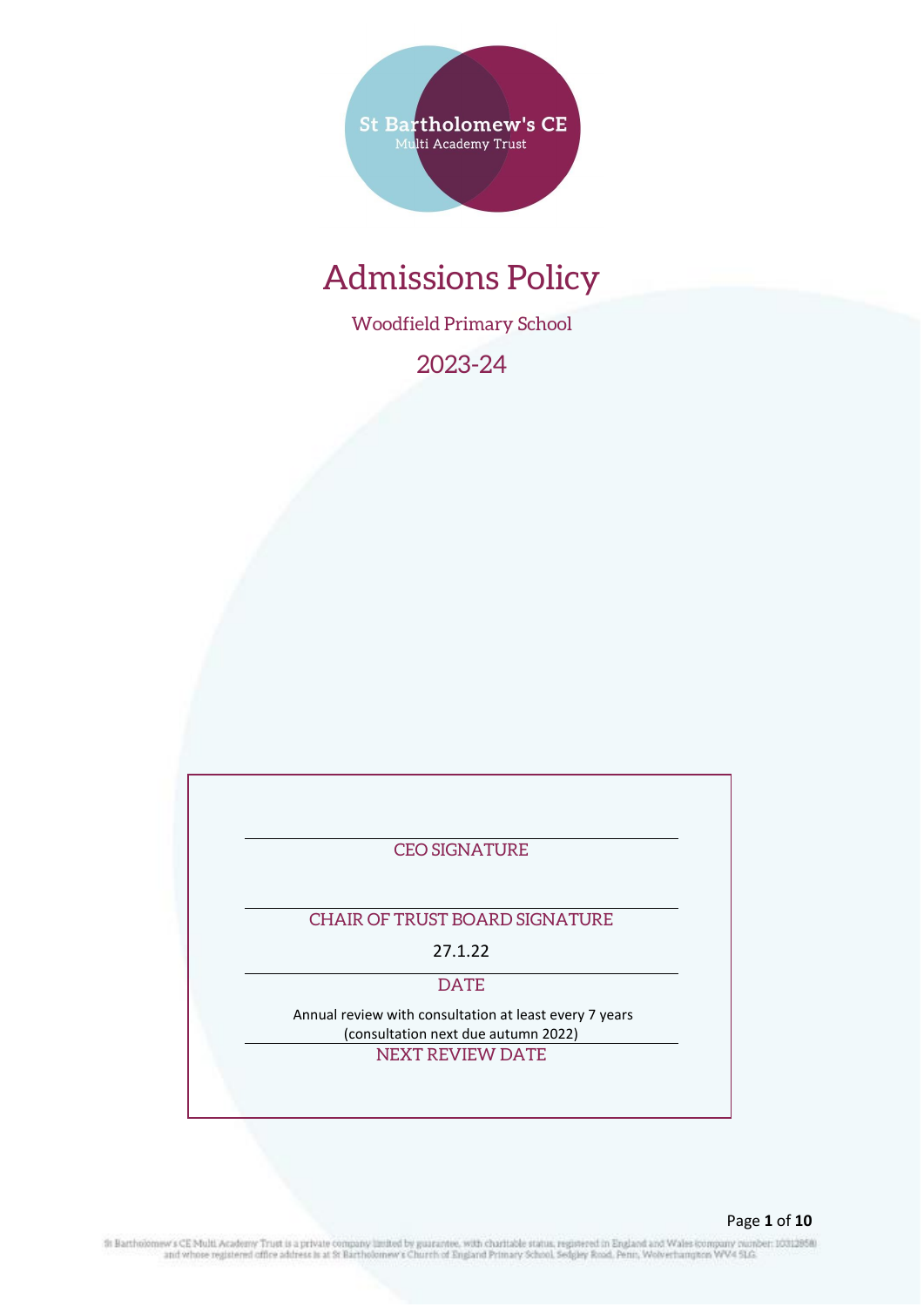

# Contents

| 1. Looked After Children and all previously Looked After Children, including internationally |  |
|----------------------------------------------------------------------------------------------|--|
|                                                                                              |  |
|                                                                                              |  |
|                                                                                              |  |
|                                                                                              |  |
|                                                                                              |  |
|                                                                                              |  |
|                                                                                              |  |
|                                                                                              |  |
|                                                                                              |  |
|                                                                                              |  |
|                                                                                              |  |
|                                                                                              |  |
|                                                                                              |  |
|                                                                                              |  |
|                                                                                              |  |
|                                                                                              |  |
|                                                                                              |  |

St Bartholomew's CE Multi Academy Trust is a private company limited by guarantee, with charitable status, registered in England and Wales company number: 10312858)<br>and whose registered office address is at St Bartholomew'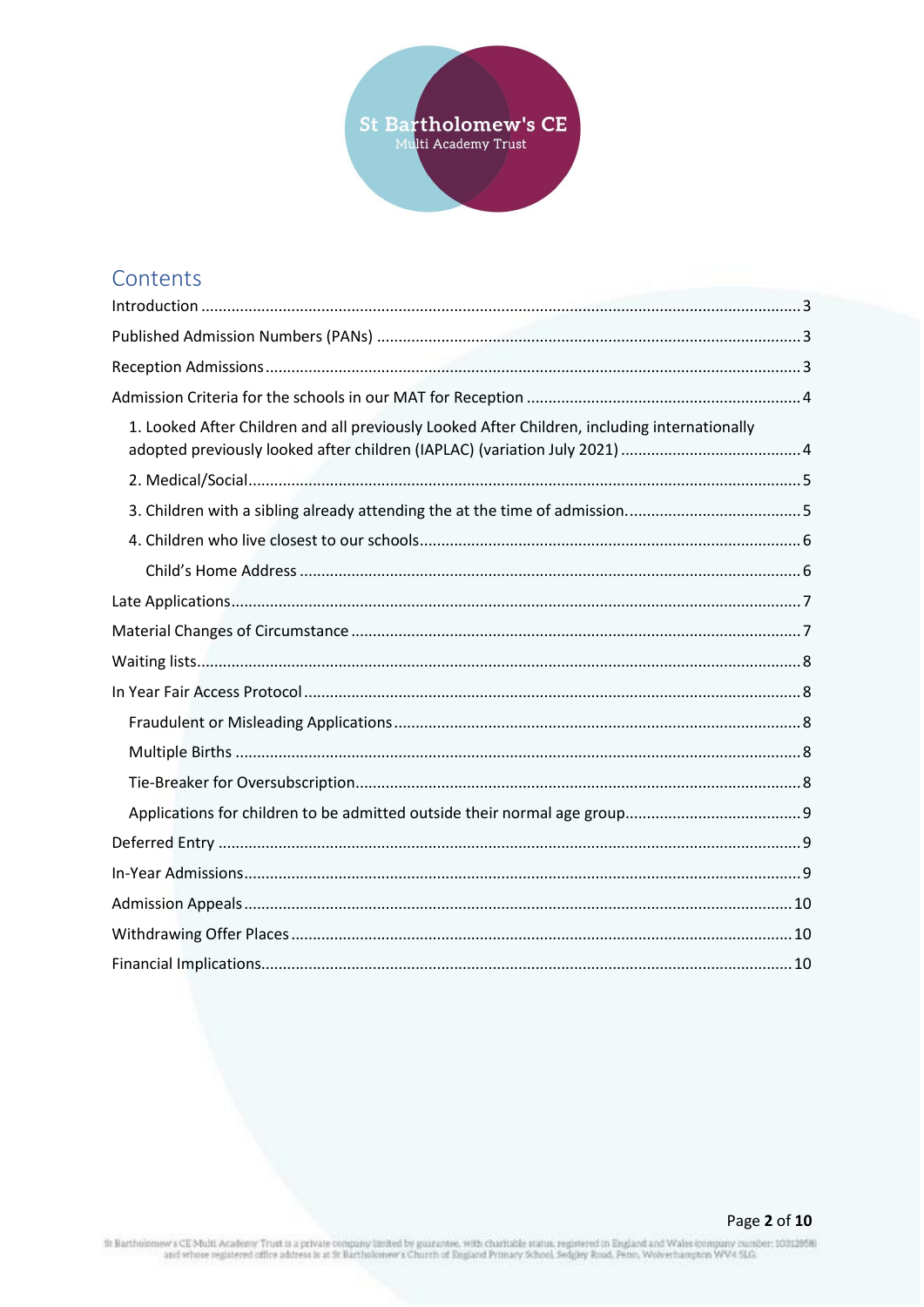

#### <span id="page-2-0"></span>**Introduction**

St Bartholomew's is a Multi Academy Trust (MAT) and the Directors of the Trust are its own admission authority.

As at January 2022, the schools in the MAT are:

- St Bartholomew's CE Primary School, Penn, Wolverhampton
- St Benedict Biscop CE Primary School, Wombourne, Staffordshire
- Woodfield Primary School, Penn, Wolverhampton
- All Saints' CE Primary School, Trysull, Staffordshire
- Gnosall St Lawrence CE Primary Academy, Stafford
- Haughton St Giles CE Primary Academy, Stafford
- Woodseaves CE Primary Academy, Stafford

The MAT and its schools will comply with the provisions within the Schools Admissions Code and the School Appeals Code, which is available at [https://www.gov.uk/guidance/academy](https://www.gov.uk/guidance/academy-admissions)[admissions](https://www.gov.uk/guidance/academy-admissions)

The City of Wolverhampton Council will administer the admissions arrangements on behalf of the school.

St Bartholomew's CE MAT ensures that all of its schools are inclusive. We welcome children from all backgrounds, faiths and abilities. The only restriction for entry to any of our schools is on number. If the number of applications received exceeds the places available, allocations are made in accordance with the respective oversubscription criteria.

This document relates to admission to Woodfield Primary School.

#### <span id="page-2-1"></span>**Published Admission Numbers (PANs)**

Our PAN for Reception Year 2023/24 is: **90**

#### <span id="page-2-2"></span>**Reception Admissions**

The admission arrangements outlined in this section apply to children starting Reception for the first time in 2023 / 2024. The admissions process for Woodfield Primary School is part of the Wolverhampton Local Authority co-ordinated admissions scheme.

The closing date for admissions will be 23:59 on 15 January 2023. Allocation results will be notified on 17 April 2023 by the applicants' home Local Authority (LA).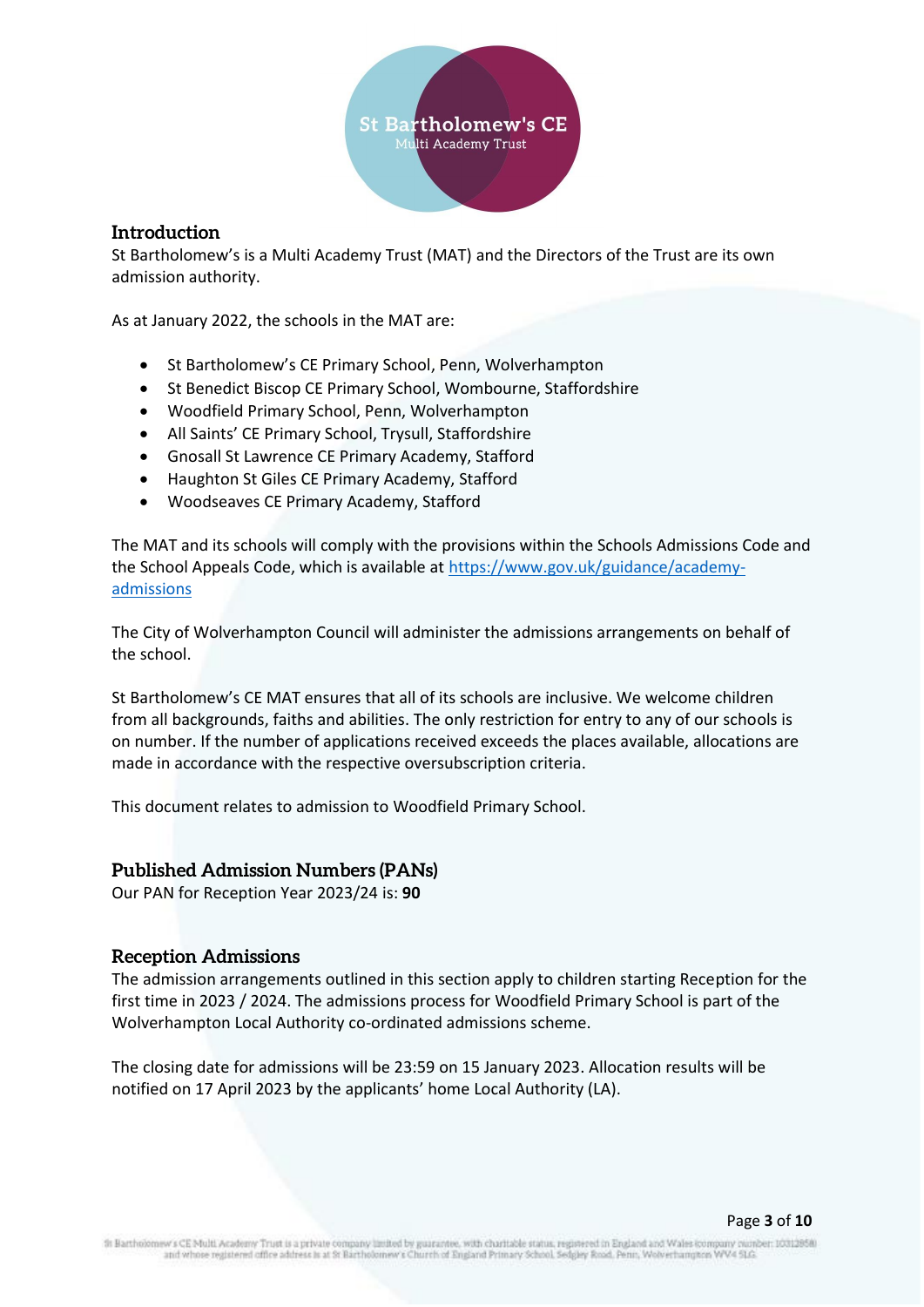

In respect of **Year 2 to Year 3** transfers, the standard form will be used for the purposes of transferring pupils from infant (Year 2) to junior (Year 3) education at the age of 7 plus in the academic year 2022/23. The timetable followed will be the same as that for entry into Reception.

All applicants must:

- 1. Complete the Common Application Form by applying online to **the Local Authority where they reside.**
- 2. In addition, **where relevant** (as detailed in the oversubscription criteria) applicants must complete the Supplementary Information Form and return it direct to the School Admissions Team, City of Wolverhampton Council.

Parents/carers who would like their child to be admitted during the year their child is five should ensure they complete all the necessary application forms. Admission to nursery **does not** mean automatic entry to the Primary school.

#### <span id="page-3-0"></span>**Admission Criteria for the schools in our MAT for Reception**

A child with an Educational Health and Care Plan (EHCP) or Statement of Special Educational Needs or Disability (SEND) which names the school will be admitted. Remaining places are allocated as detailed below.

Where there are fewer applicants than the PAN, all children will be admitted. In the event the school is oversubscribed, the admission authority will apply the following oversubscription criteria in order of priority:

# <span id="page-3-1"></span>**1. Looked After Children and all previously Looked After Children, including internationally adopted previously looked after children (IAPLAC) (variation July 2021)**

A 'Looked After Child' is a child who is:

- a) in the care of the local authority, or
- b) being provided with accommodation by a local authority in the exercise of the social services functions (see the definition in Section 22(1) of the Children Act 1989) at the time the application is made to school.

Children in care and children who ceased to be in care because they were adopted (or became subject to a child arrangements order or special guardianship order)*,* including those children who appear (to the admission authority) to have been in state care outside of England and ceased to be in state care as a result of being adopted.

#### Page **4** of **10**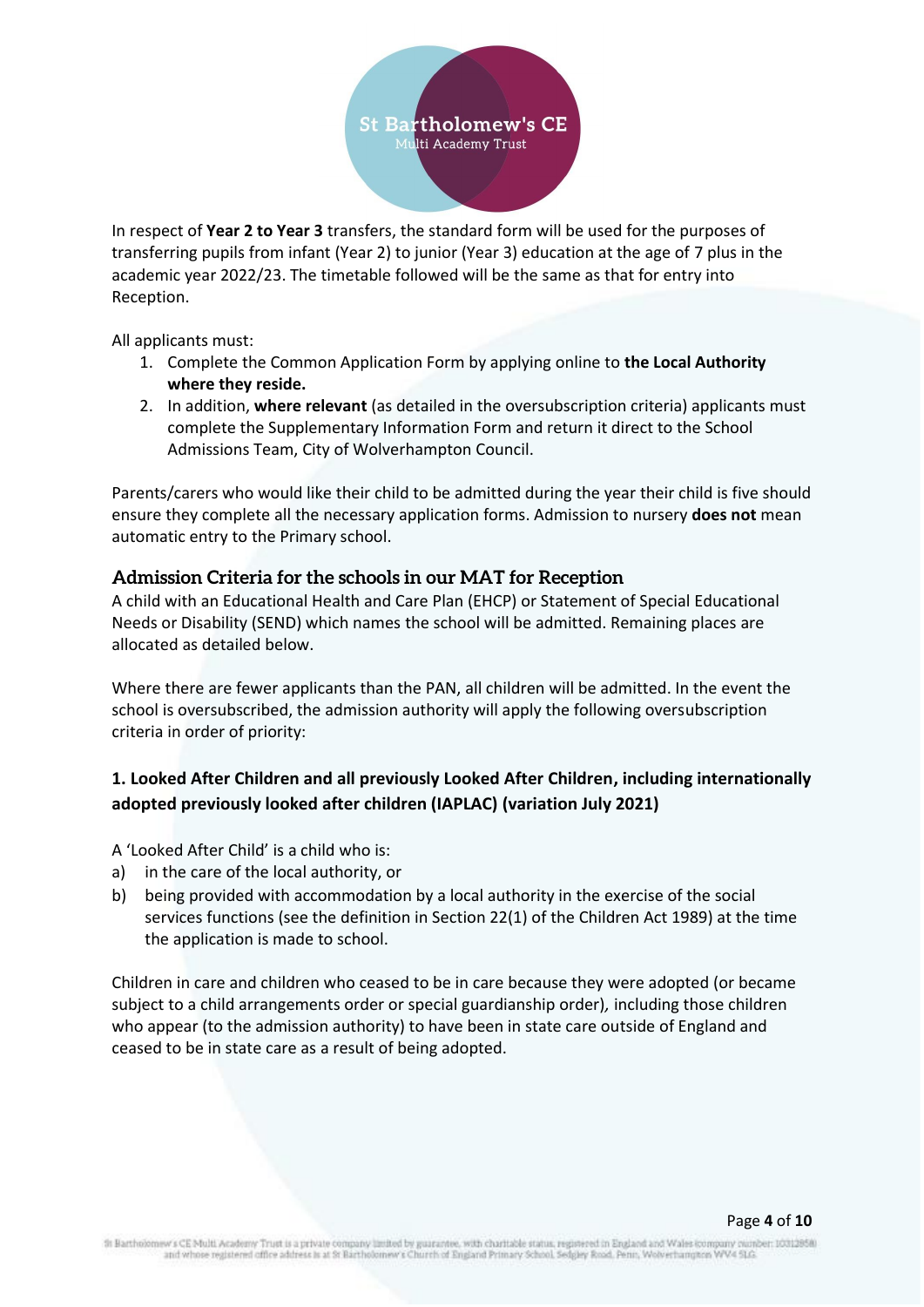

#### <span id="page-4-0"></span>**2. Medical/Social**

Whether there are specific medical or social circumstances that can be met only by the child's attendance at the preferred school.

#### *Supporting Evidence*

If parents/carers believe there are specific reasons, medical or social, for claiming priority for their child to attend a particular school these special factors must be indicated on the application form and evidence (e.g. a letter from a registered health professional such as a doctor or a social worker) to support this claim **must be submitted to the School Admissions Team, City of Wolverhampton Council.** 

The information submitted must state clearly the effects of the condition/illness and why the preferred school is the **only** school that can meet their child's needs. This is necessary because parents/carers would be asking the Admitting Authority to assess their child as having a stronger case than many other children, even some who live closer to the school in question than they do. The information provided will be used to prioritise the request for a particular school. Please note that only in exceptional cases are places prioritised in respect of a child's/parent's/carer's medical/social grounds.

This supplementary information will not be regarded as a valid application, unless the parent/carer has also completed an application with the LA where they reside.

#### <span id="page-4-1"></span>**3. Children with a sibling already attending the at the time of admission.**

For admission purposes, a sibling is a child who resides permanently at the same address as the child for whom a place is being requested, and is one of the following:-

- brother/sister
- half brother/sister (i.e. share one common parent)
- or stepbrother/sister (i.e. related by a parent's marriage)
- any other child for whom it can be demonstrated that s/he is residing permanently at the same address (e.g. under the terms of a residence order)

The sibling connection only applies where the child concerned has a sibling attending the school at the time of the application as well as at the time of admission, (i.e. for normal year of entry applications siblings are expected to be attending the same school in September 2023). A sibling connection will not be accepted if the original place was obtained by using fraudulent or false information.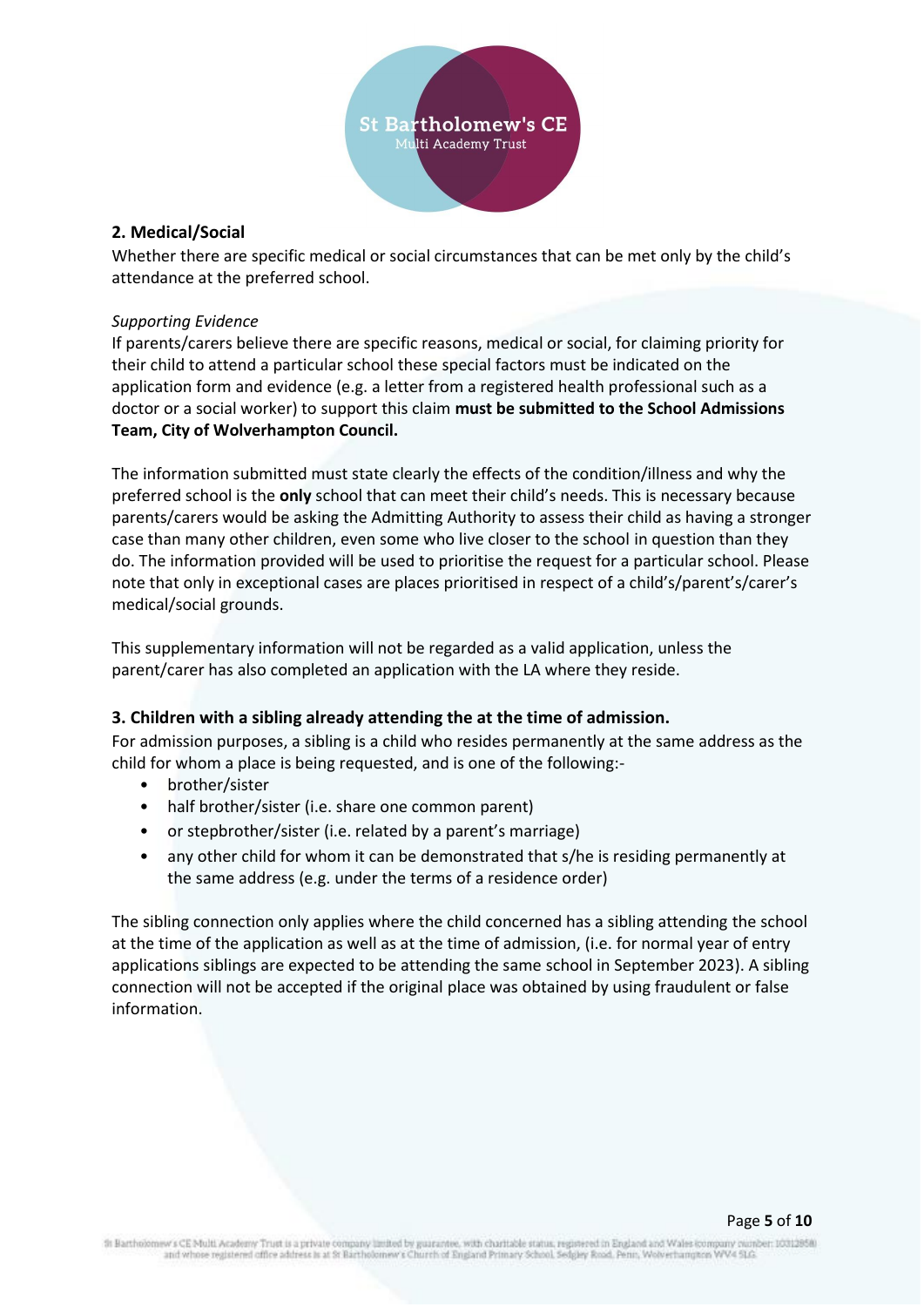

#### <span id="page-5-0"></span>**4. Children who live closest to our schools**

How close the child lives to the school requested with those living closest to the school getting the highest priority. The distance from the applicant's home and school is taken in a straight line between the respective school and the child's home address. The distance is measured using the City of Wolverhampton Council's software, with those living closest to the school receiving the highest priority.

If there are a limited number of spaces available and we cannot distinguish between applicants using the above criteria, children who live in the same block of flats will be offered the available spaces randomly selected by drawing lots.

#### <span id="page-5-1"></span>*Child's Home Address*

Parents are asked to provide their child's home address, i.e. the usual place of residence on weekdays and nights.

Please note that childminder's addresses will not be accepted. This applies to both formal childminders and relatives or friends acting in a childminding capacity.

The home address of a pupil is considered to be the **permanent residence** of a child in a residential property when the place is offered. The address must be the child's only or main residence and is either:

- Owned by the child's parent(s), carer(s) or guardian(s)
- Leased to or rented by the child's parent(s), carer(s) or guardian(s) under lease or written rental agreement.

Documentary evidence of ownership or rental agreement may be required together with proof of actual permanent residence at the property concerned.

#### **Acceptable proof of address includes:**

- A copy of a council tax bill;
- A copy of a recent utility bill (gas, electric, dated within the last six months);
- A solicitor's letter stating that contracts have been exchanged and specifying a completion date;
- A copy of your Child Tax Credit or Working Tax Credit award letter (if you receive either of these benefits);
- A signed and dated tenancy agreement.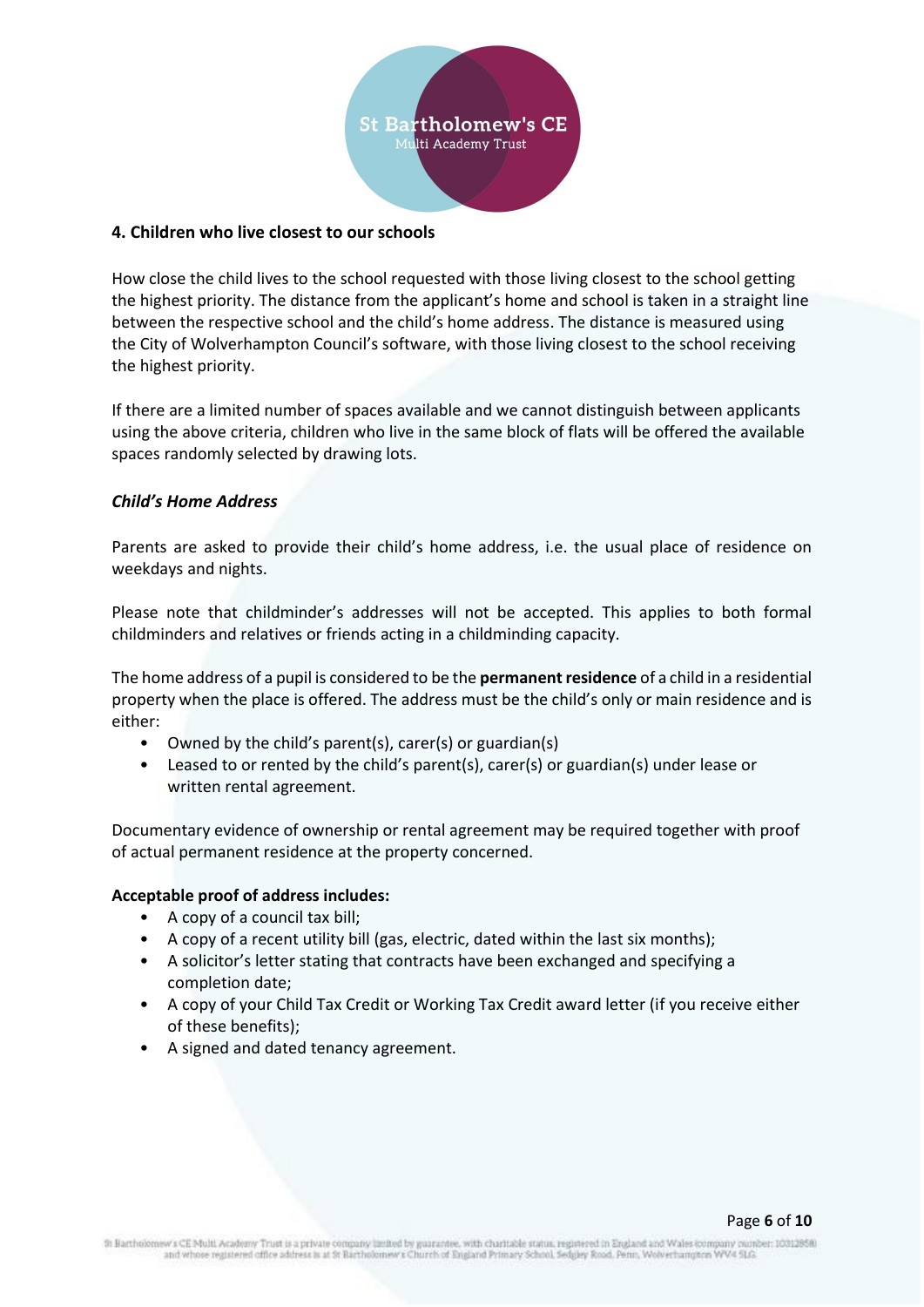

Where parents have shared responsibility for a child and the child lives with both parents for part of the week, then the **main residence will be determined as the address where the child lives for the majority of the school week.**

If the child equally shares living with both parents, the parents must inform the City of Wolverhampton Council (and the home Local Authority if this is not the same) which address should be used for admission purposes and which parent will make the application. Parents may be requested to supply documentary evidence to support the address used for the application.

**In the event that the family moves between the application and date of allocation, it is the parent's responsibility to inform the City of Wolverhampton Council School Admissions Team (and the home Local Authority if this is not the same) as soon as possible of these circumstances.**

#### <span id="page-6-0"></span>**Late Applications**

Applications received after the closing date will be treated as late. This includes a change of preference for the school, a change in order of preference for the school or the addition of the school as a preference. Changes should be sent to the home LA of the parent/carer.

Therefore applications received after the closing date and before 13 February 2023 will only be incorporated into the initial allocation process if the late submission is for a good and valid reason i.e. parents/carers can demonstrate a material change of circumstances, or the request is for an academy that has not reached its admission limit.

When submitting late applications parents must give reasons in writing for the late submission. The admission authority will give consideration to the reasons, following which the application will be either:

- 1. Incorporated into the initial allocation and assessed against the oversubscription criteria
- 2. Considered only after all other applications

Late applications without written reasons for the late application or those received after 13 February 2023 will only be considered after all other applications.

#### <span id="page-6-1"></span>**Material Changes of Circumstance**

In claiming a material change of circumstance the applicant, at the time of application, must supply documentary evidence to confirm the changes. An example of material changes of circumstances is a house move that necessitates a change of preferences.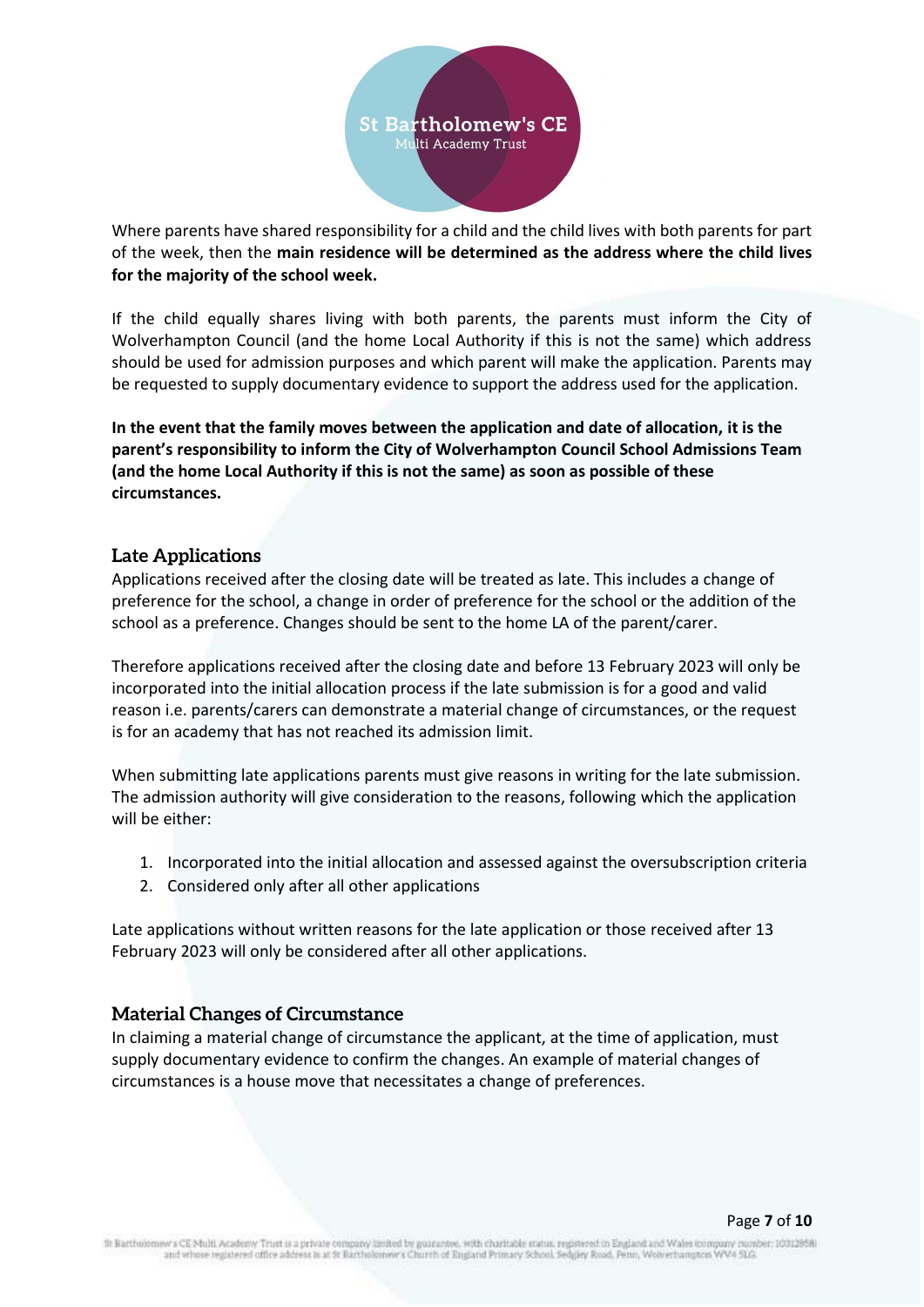

If applicants' circumstances change during the course of making the application that relate to any of the published criteria it is the applicant's responsibility to provide evidence to the City of Wolverhampton's Admissions and Appeals Team as this may affect the outcome of the application.

#### <span id="page-7-0"></span>**Waiting lists**

The Admitting Authority will maintain the waiting lists until 31 December 2023.

The waiting list will be ranked in admission criteria order.

A child's position on a waiting list is not fixed. This means that a child's position on the waiting list could go up or down during the time that it is on the list. Any late applications accepted will be added to the waiting list in accordance with the oversubscription criteria.

#### <span id="page-7-1"></span>**In Year Fair Access Protocol**

The Directors of St Bartholomew's CE MAT are committed to taking its fair share of children who are vulnerable and/or hard to place, as set out in locally agreed protocols.

Children who are the subject of a direction by the Local Authority to admit or who are allocated to a school in accordance with the Fair Access Protocol take precedence over those on a waiting list.

#### <span id="page-7-2"></span>**Fraudulent or Misleading Applications**

The Admitting Authority will follow up any reports they receive that allege that a fraudulent or misleading application has been made.

#### <span id="page-7-3"></span>**Multiple Births**

We understand that parent/carers would like to keep twins, triplets and other children of multiple births together. In the event that there is an insufficient number of places to allocate to twins, triplets, etc. all children will be allocated together.

#### <span id="page-7-4"></span>**Tie-Breaker for Oversubscription**

If there are an insufficient number of places to accommodate all the children of a particular criterion, the next criterion will be used to assess the applications concerned in order to prioritise applications.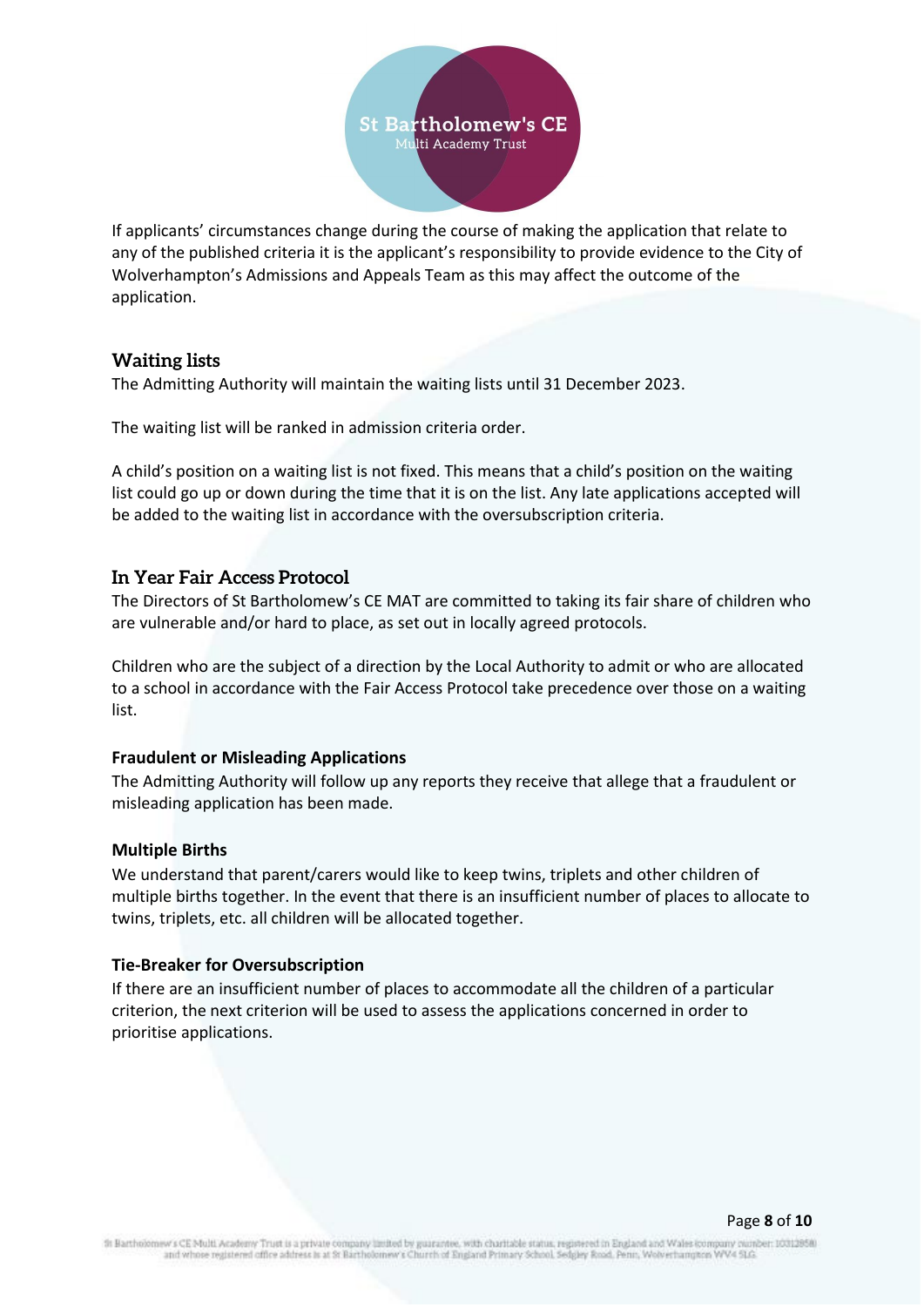

# <span id="page-8-0"></span>**Applications for children to be admitted outside their normal age group Summer-born children**

Parents/carers of a summer-born child may choose not to send that child to school until the September following their fifth birthday and may request that they are admitted outside of their normal age group – to Reception rather than Year 1. Any parent/carer wishing to make such a request must put their requests in the first instance **in writing to the LA where they reside** by 15 January 2023.

Requests will be considered on an individual basis and decisions will be reached taking into account the parents'/carers' views, information about the child's academic, social and emotional development, where relevant, their medical history and the views of a medical professional, whether they have previously been educated out of their normal age group if it were not for being born prematurely. The view of the Headteacher of the school concerned will also be sought as part of the decision-making process.

Any agreement to defer a child's admission to Reception class does not guarantee a place at the preferred school, nor does it give the child any additional priority for a place. Parents/carers are required to make a new application next year for Reception 2024 and the application will be considered alongside all other applications for that round in accordance with the criteria.

# <span id="page-8-1"></span>**Deferred Entry**

A child's parents/carers can request to defer the date at which their child, below compulsory school age, is admitted to the school, until later in the school year but not beyond the point at which they reach compulsory school age and not beyond the first day of the summer term 2024. A child may take up a part-time place until later in the school year, but not beyond the point at which the child reached compulsory school age. Upon receipt of the offer of a place a parent/carer should notify the school, as soon as possible, that they wish to either defer their child's entry to the school or take up a part-time place.

#### <span id="page-8-2"></span>**In-Year Admissions**

An in-year admission is any entry to school other than at the normal point in Reception, for example, transferring school due to a move of house or personal reasons. Requests for places in Reception after the normal round of admissions or request for places in other year groups should be made directly to the City of Wolverhampton Council.

With the exception of a child with an Education, Health and Care Plan (EHCP) or Statement of Special Educational Needs (SEN), applications should be made at [www.wolverhampton.gov.uk/admissions](http://www.wolverhampton.gov.uk/admissions) following The City of Wolverhampton Council's coordinated in-year admissions in conjunction with St Bartholomew's CE MAT Schools Admission Policy.